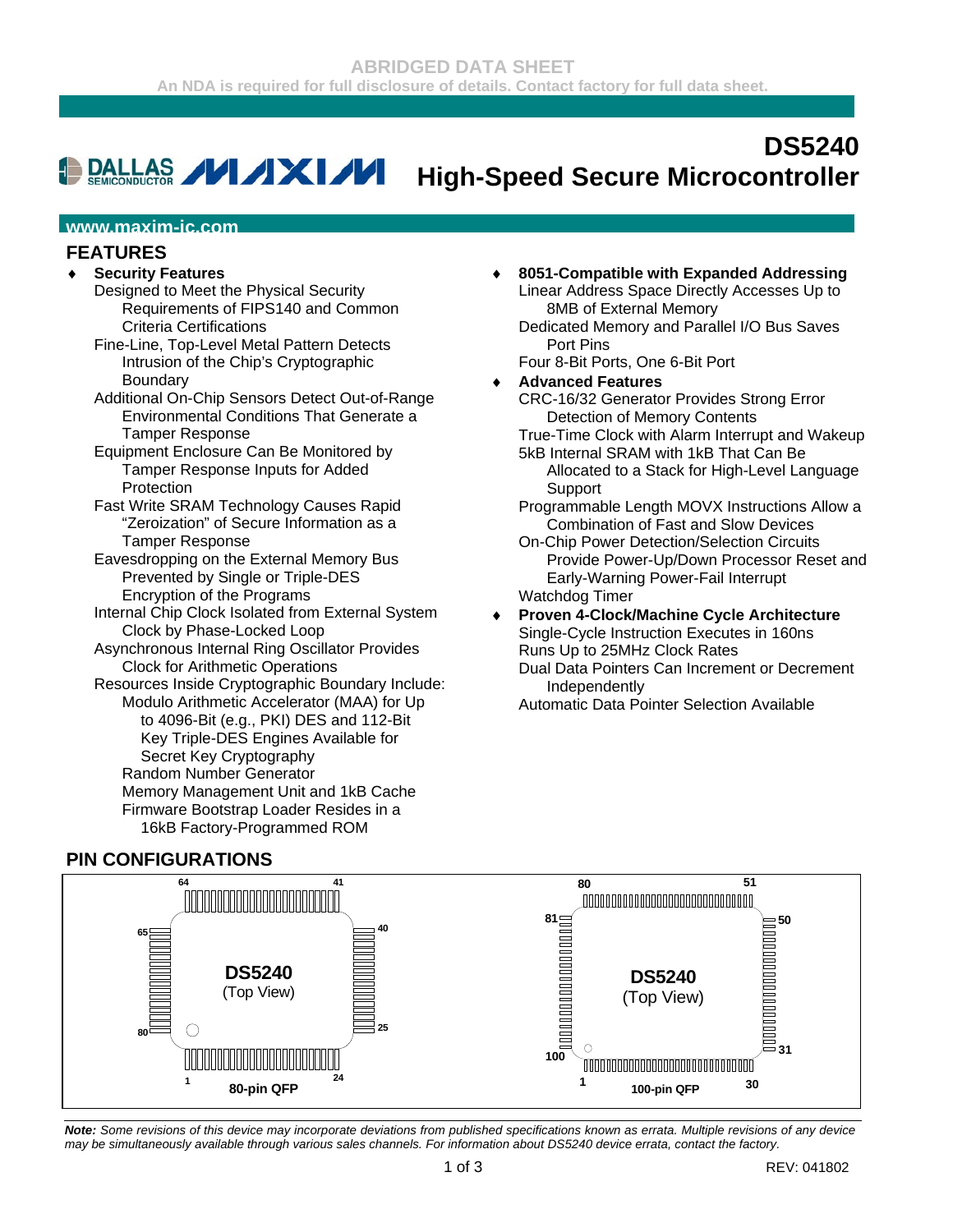### **DESCRIPTION**

The DS5240 is a high-speed 8051 compatible security processor with built-in system features designed to meet the stringent FIPS-140 and Common Criteria validations required by banking regulations worldwide. Based on Dallas Semiconductor's battery-backed technology and fast-erase SRAM design, the DS5240 supports rapid "zeroization" of secure information as a tamper response. Security-related features included on-chip are a fine-line top-level metal grid to protect underlying circuitry from tampering, a Modulo Arithmetic Accelerator (MAA) using words up to 4096-bits in length for calculations including Public Key Infrastructure (PKI), a random number generator for key creation, multiple on-chip environmental sensors to detect out-of-range conditions and generate a tamper response, and a user-available DES engine for arbitrary data encryption. The user DES engine supports both single and triple-DES (3DES) cryptographic operations. Other on-chip features include a true-time clock with alarm interrupt/wake-up capability, a CRC-16/32 generator, a phase-locked loop (PLL) to simplify crystal selection and to isolate internal chip clocks from external system clock, extended memory addressing of up to 4MB program and 4MB data and a 1kB stack (part of 5kB total SRAM) for high-level language support, circuitry to control battery backing of certain internal circuits and external SRAM for storage of program and/or data, and sleep, idle and power management modes for low power applications.

The DS5240's comprehensive security measures create a trusted computing environment for the most sensitive applications. These measures include an array of features specifically designed to resist known threats including observation, analysis, and physical attack. They are designed such that a massive effort would be required to obtain information about the contents of the chip (e.g., stored encryption keys) and/or external memory. Furthermore, the "soft" nature of the DS5240 (SRAM storage) allows frequent modification of secure information, either program or data.

The DS5240 implements a physical and logical security system that is more extensive than found in its predecessor, the DS5002 secure microcontroller. Like the DS5002, the DS5240 executes application software from encrypted storage. However, on the DS5240, the encryption implemented is a true block cipher, according to the Data Encryption Standard (DES or triple-DES). Attempts to discover the keys through physical tampering result in their erasure, rendering the encrypted contents of external memory useless. Up to 4MB of program space and 4MB of data space can be accessed through a dedicated, nonmultiplexed byte-wide bus leaving all port pins available for I/O functions. The contents of external memory are maintained during power-off by power from a battery connected to the DS5240. In the absence of  $V_{\text{CC}}$ , battery power maintains the memory. A small lithium coin cell can provide more than 10 years of data retention.

All the security features of the DS5002 are implemented in the DS5240, with two distinctions. First, encryption of the address bus is not employed for external program memory (only the program information on the data bus is encrypted) and second, there are no dummy read cycles performed on the embedded bus. Strong new security measures are added to the DS5240, including selectable 3DES encryption of program memory where the encryption is based on 112-bit (two word) keys that are automatically generated by the random number generator. There are also two self-destruct inputs (SDI) provided. One SDI controls destruction of external program and data, cache memory, key registers and selected areas of internal SRAM. The second SDI functions as an interrupt, allowing the user to take advantage of the DS5240's ability to respond to a detected attack under software control. The DS5240 also offers a number of selectable built-in countermeasures against known attack methodologies. The device incorporates on-chip sensors to monitor "out-of-range" conditions, and these sensors can force the device to undergo a special destructive reset if desired. Finally, the DS5240 supports optional timed-access write operations to the parallel I/O port pins, making certain attack approaches ineffective.